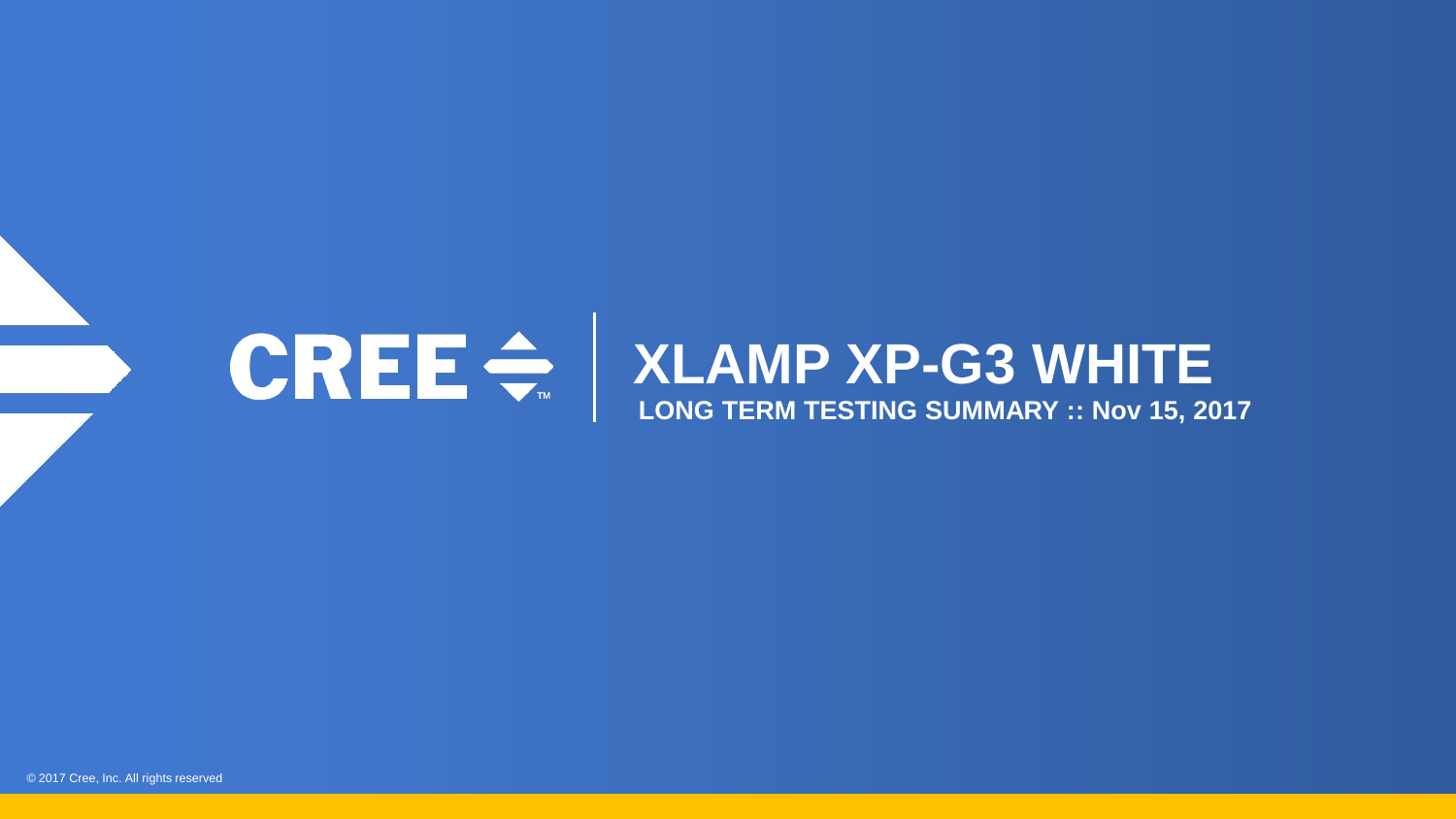# **XLamp XP-G3 LM-80 Testing Summary** 2

| <b>Current</b> | <b>Tsp</b>    | <b>Reported Lifetime (hrs)</b> |             |                   |
|----------------|---------------|--------------------------------|-------------|-------------------|
| (A)            | $(^{\circ}C)$ | <b>L70</b>                     | L90         | <b>Tested CCT</b> |
| 0.350          | 85            | >84.7k                         | $>84.7k$    | 3000K             |
| 0.350          | 105           | $>81.6k$                       | $>81.6k$    | 3000K             |
| 0.350          | 120           | >51.4k                         | >51.4k      | 3000K             |
| 0.700          | 85            | $>84.7k$                       | >84.7k      | 3000K             |
| 0.700          | 105           | $>75.6k$                       | $>75.6k$    | 3000K             |
| 0.700          | 120           | >51.4k                         | 39.6k       | 3000K             |
| 1.050          | 85            | >84.7k                         | >84.7k      | 3000K             |
| 1.050          | 105           | >48.4k                         | >48.4k      | 3000K             |
| 1.050          | 105           | $>69.6k$                       | 36.7k       | 4000K             |
| 1.500          | 85            | $>81.6k$                       | 74.3k       | 3000K             |
| 1.500          | 105           | >60.5k                         | 27.9k       | 3000K             |
| 1.500          | 120           | 35.5k                          | <b>7.8k</b> | 3000K             |
| 2.000          | 85            | $>36.3k$                       | 17.5k       | 3000K             |

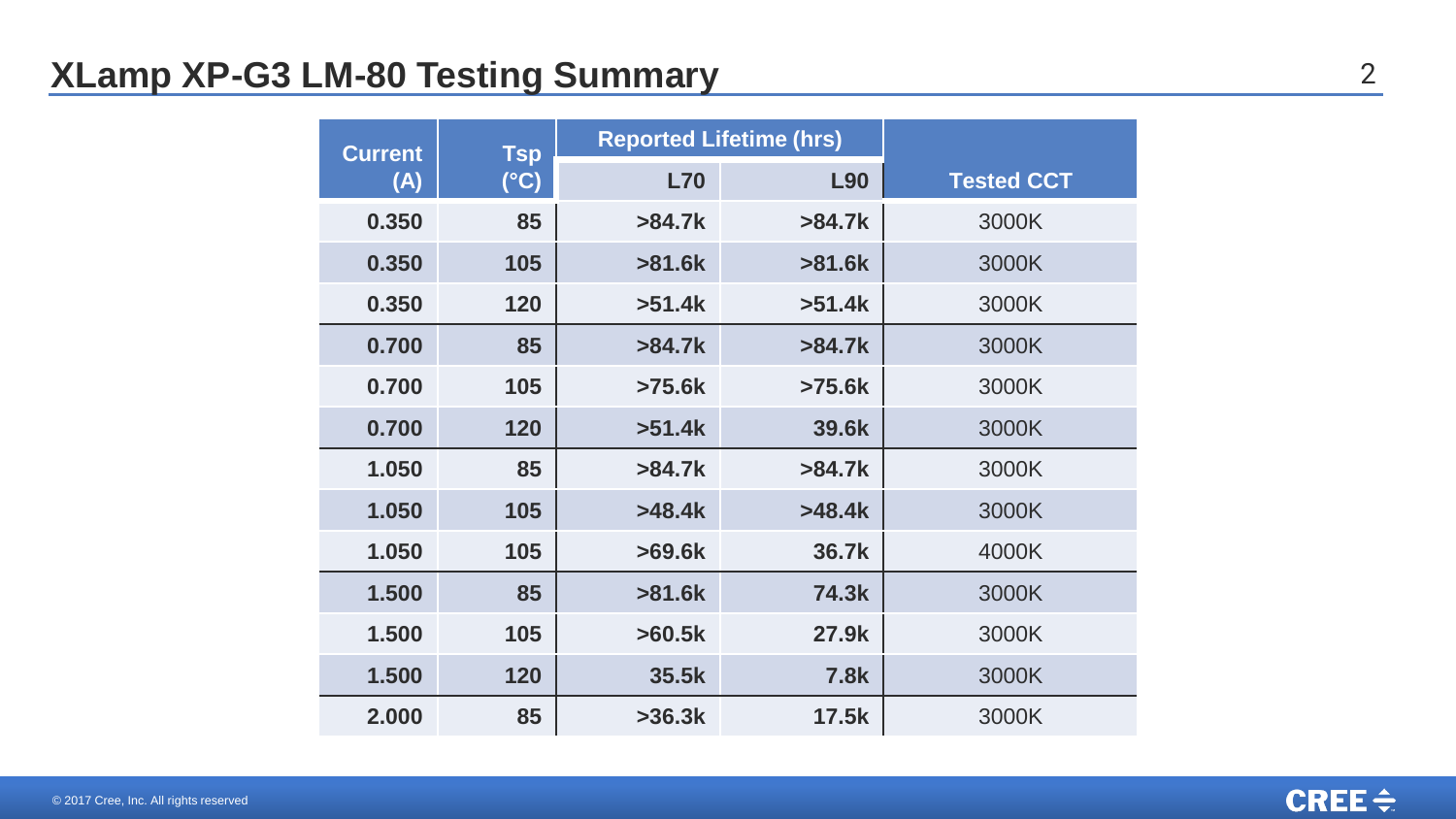# **XLamp XP-G3 TM-21 Lifetimes: 350 mA**



| <b>Current</b>        | 350 mA         |                |              |
|-----------------------|----------------|----------------|--------------|
| <b>Ta/Tsp</b>         | 85°C           | 105°C          | 120°C        |
| $\alpha$              | $-3.289E - 07$ | $-2.320E - 07$ | 9.406E-07    |
| β                     | 0.9903         | 0.9748         | 0.9597       |
| <b>Duration</b>       | 14,112 hrs     | 13,608 hrs     | 8,568 hrs    |
| <b>Calculated L90</b> | $\alpha < 0$   | $\alpha < 0$   | 68,300 hrs   |
| <b>Calculated L80</b> | $\alpha < 0$   | $\alpha < 0$   | >154,000 hrs |
| <b>Calculated L70</b> | $\alpha < 0$   | $\alpha < 0$   | >154,000 hrs |
| <b>Reported L90</b>   | > 84,700 hrs   | > 81,600 hrs   | > 51,400 hrs |
| <b>Reported L80</b>   | > 84,700 hrs   | > 81,600 hrs   | > 51,400 hrs |
| <b>Reported L70</b>   | > 84,700 hrs   | > 81,600 hrs   | > 51,400 hrs |

- These extrapolations are for informational purposes only and are not a warranty or a specification.
- Extrapolated lifetimes are subject to change without notice.

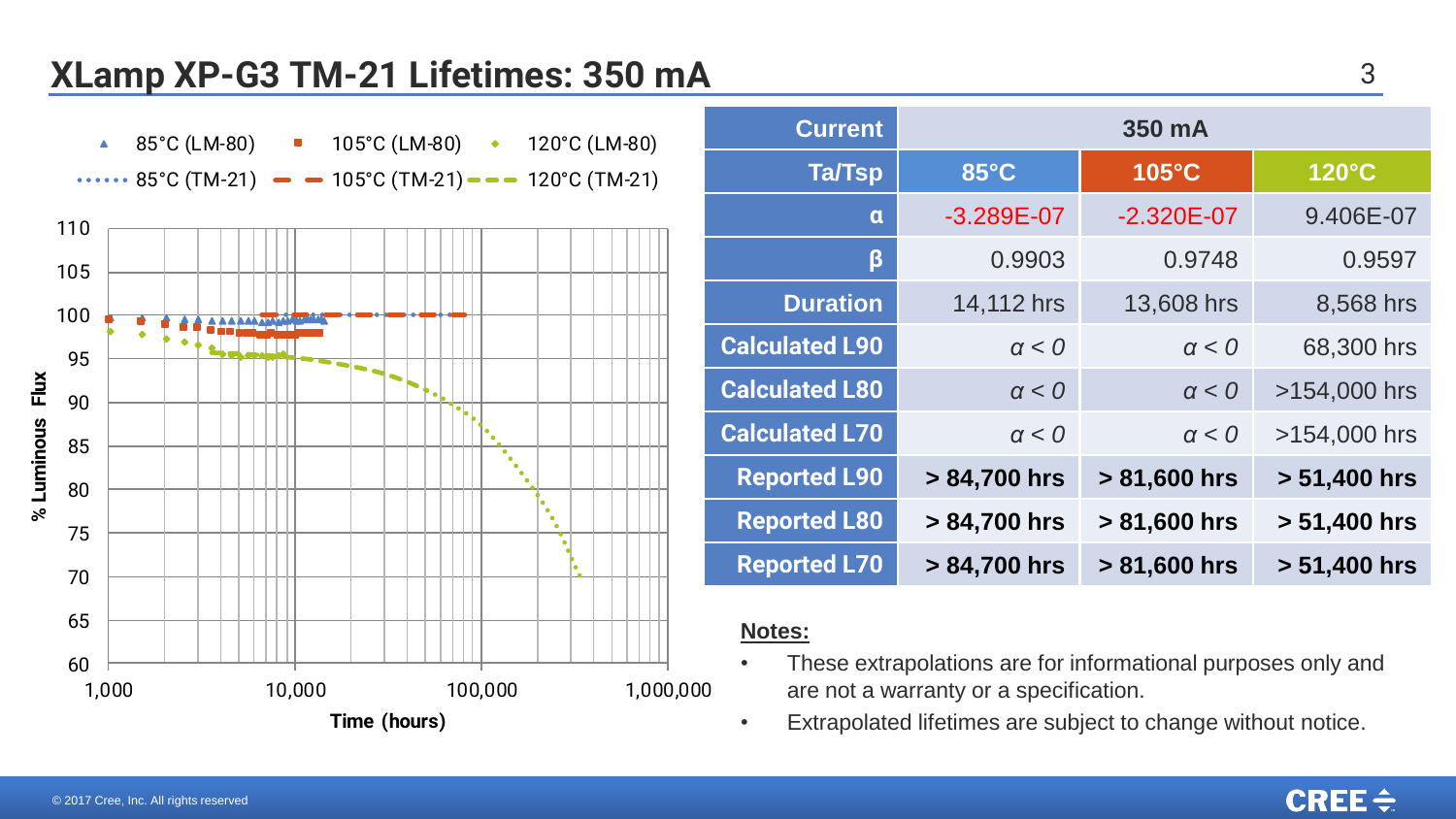# **XLamp XP-G3 TM-21 Lifetimes: 700 mA**



| <b>Current</b>        | 700 mA       |              |                 |
|-----------------------|--------------|--------------|-----------------|
| <b>Ta/Tsp</b>         | 85°C         | 105°C        | $120^{\circ}$ C |
| $\mathbf{a}$          | 1.436E-07    | 6.492E-07    | 1.297E-06       |
| β                     | 0.9877       | 0.9725       | 0.9474          |
| <b>Duration</b>       | 14,112 hrs   | 12,600 hrs   | 8,568 hrs       |
| <b>Calculated L90</b> | >254,000 hrs | 119,000 hrs  | 39,600 hrs      |
| <b>Calculated L80</b> | >254,000 hrs | >227,000 hrs | 130,000 hrs     |
| <b>Calculated L70</b> | >254,000 hrs | >227,000 hrs | >154,000 hrs    |
| <b>Reported L90</b>   | > 84,700 hrs | > 75,600 hrs | 39,600 hrs      |
| <b>Reported L80</b>   | > 84,700 hrs | > 75,600 hrs | > 51,400 hrs    |
| <b>Reported L70</b>   | > 84,700 hrs | > 75,600 hrs | > 51,400 hrs    |

- These extrapolations are for informational purposes only and are not a warranty or a specification.
- Extrapolated lifetimes are subject to change without notice.

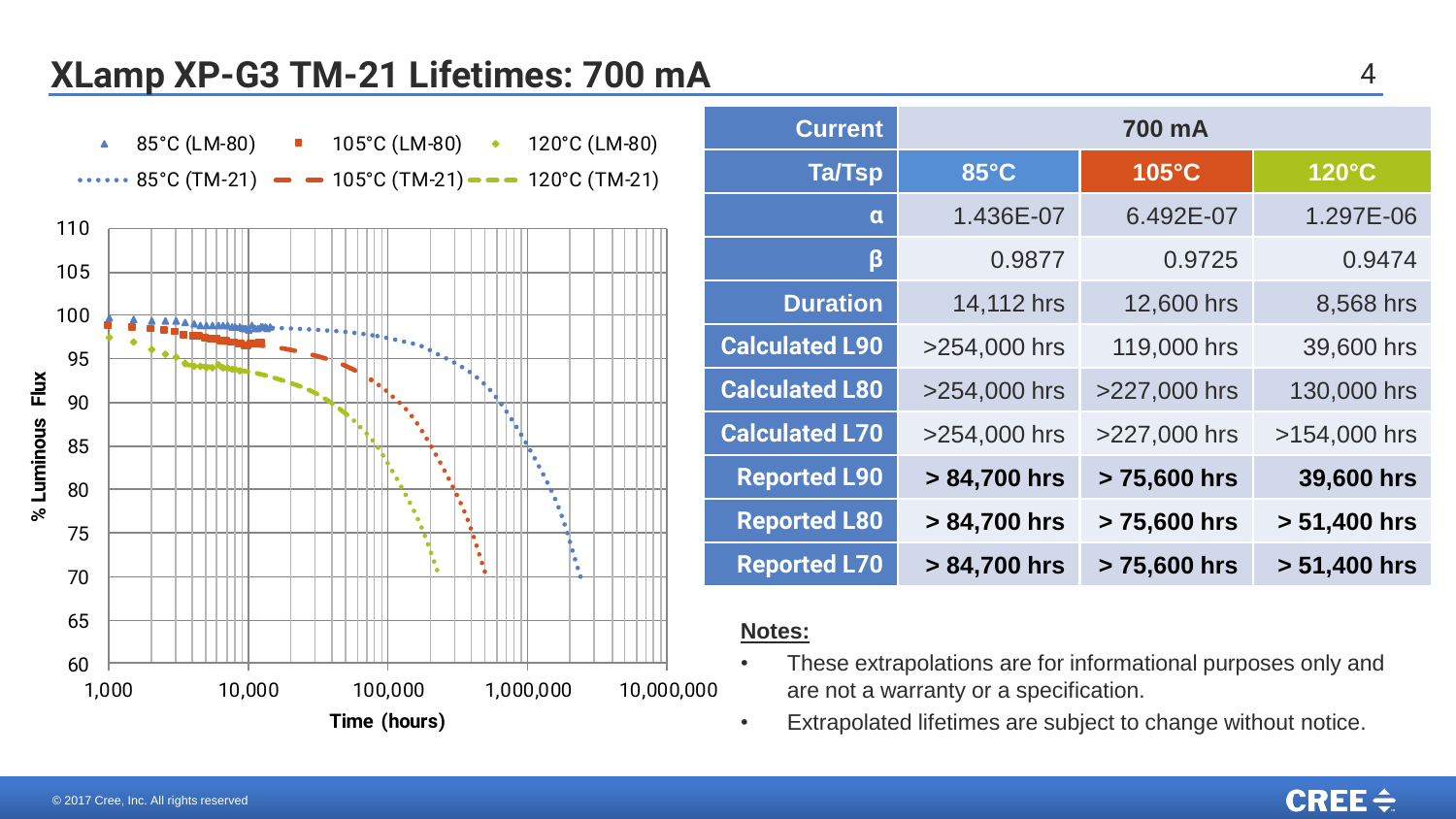## **XLamp XP-G3 TM-21 Lifetimes: 1050 mA**



| <b>Current</b>        | 1050 mA        |                 |
|-----------------------|----------------|-----------------|
| Ta/Tsp                | $85^{\circ}$ C | $105^{\circ}$ C |
| $\mathbf{a}$          | $-1.666E - 08$ | 6.876E-07       |
| β                     | 0.9833         | 0.9604          |
| <b>Duration</b>       | 14,112 hrs     | 8,064 hrs       |
| <b>Calculated L90</b> | $\alpha < 0$   | 94,400 hrs      |
| <b>Calculated L80</b> | $\alpha < 0$   | >145,000 hrs    |
| <b>Calculated L70</b> | $\alpha < 0$   | >145,000 hrs    |
| <b>Reported L90</b>   | > 84,700 hrs   | > 48,400 hrs    |
| <b>Reported L80</b>   | > 84,700 hrs   | > 48,400 hrs    |
| <b>Reported L70</b>   | > 84,700 hrs   | > 48,400 hrs    |

- These extrapolations are for informational purposes only and are not a warranty or a specification.
- Extrapolated lifetimes are subject to change without notice.

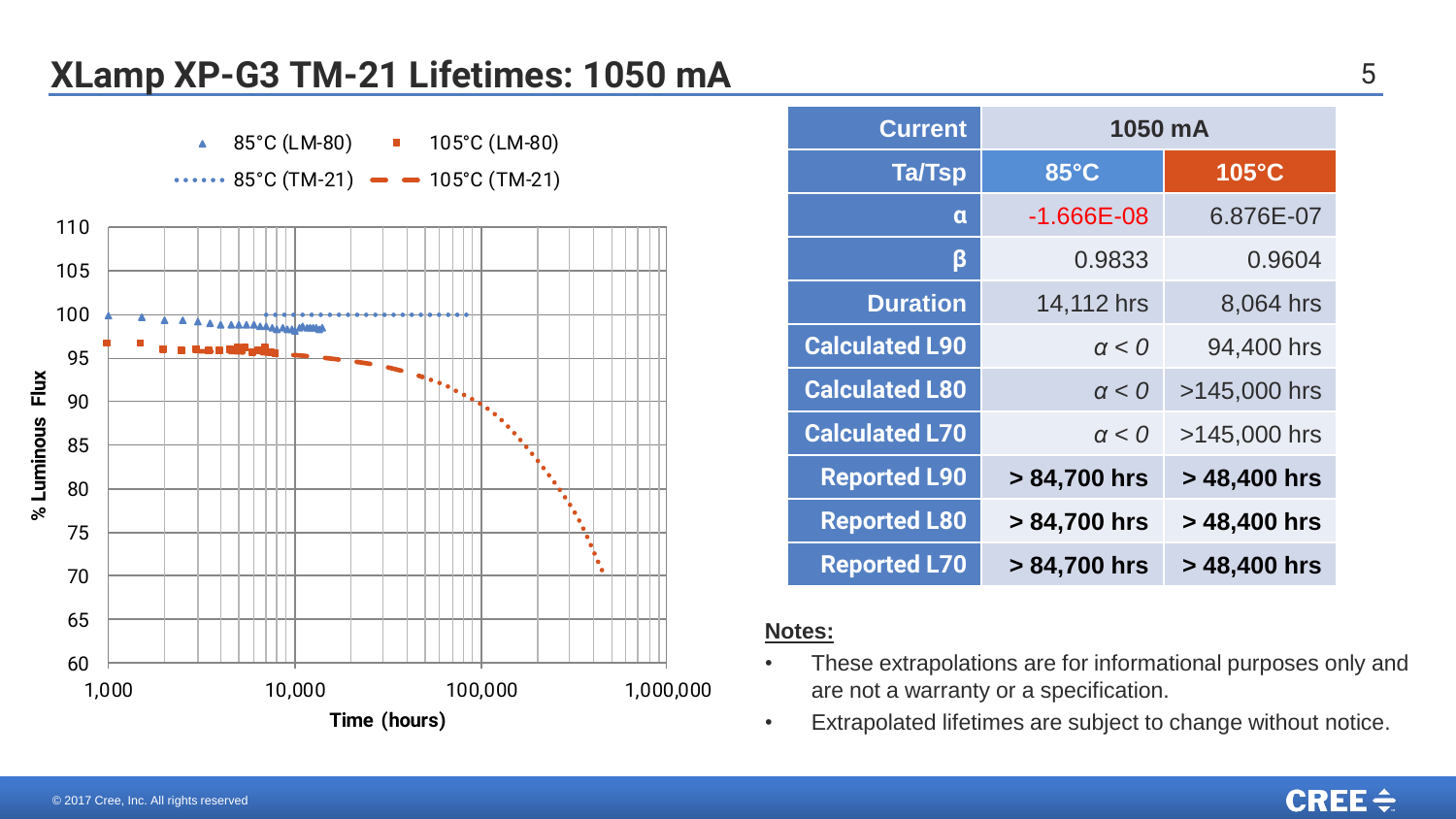# **XLamp XP-G3 TM-21 Lifetimes: 1500 mA**



| <b>Current</b>        | 1500 mA      |               |            |
|-----------------------|--------------|---------------|------------|
| <b>Ta/Tsp</b>         | 85°C         | 105°C         | 120°C      |
| $\alpha$              | 3.114E-06    | 2.620E-06     | 9.077E-06  |
| β                     | 0.9992       | 0.9683        | 0.9663     |
| <b>Duration</b>       | 13,608 hrs   | 10.080 hrs    | 6,048 hrs  |
| <b>Calculated L90</b> | 74,300 hrs   | 27,900 hrs    | 7,830 hrs  |
| <b>Calculated L80</b> | 173,000 hrs  | 72,900 hrs    | 20,800 hrs |
| <b>Calculated L70</b> | >245,000 hrs | 124,000 hrs   | 35,500 hrs |
| <b>Reported L90</b>   | 74,300 hrs   | 27,900 hrs    | 7,830 hrs  |
| <b>Reported L80</b>   | > 81,600 hrs | $>60,500$ hrs | 20,800 hrs |
| <b>Reported L70</b>   | > 81,600 hrs | $>60,500$ hrs | 35,500 hrs |

- These extrapolations are for informational purposes only and are not a warranty or a specification.
- Extrapolated lifetimes are subject to change without notice.

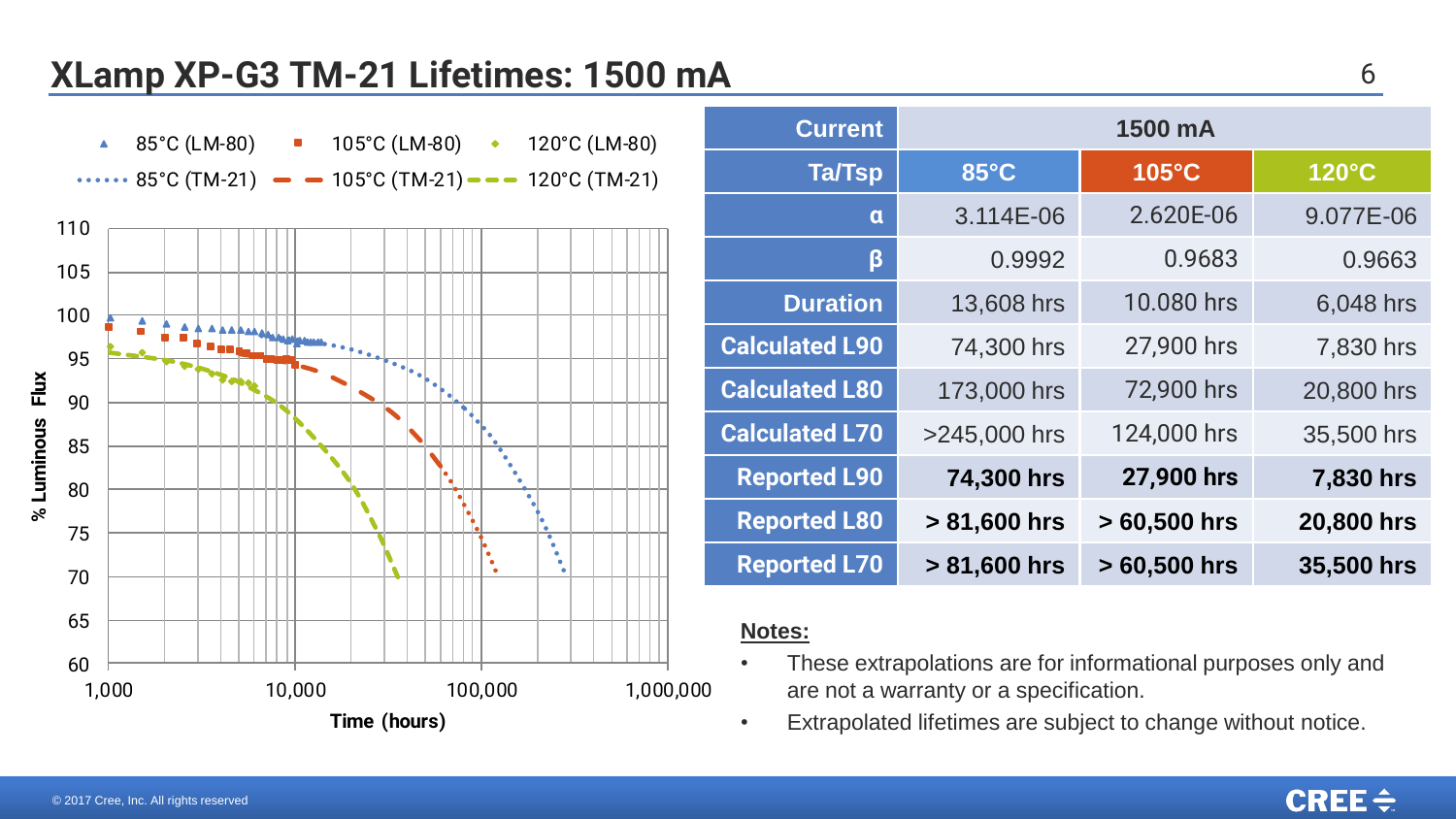## **XLamp XP-G3 TM-21 Lifetime: 2000 mA**



| <b>Current</b>        | 2000 mA      |
|-----------------------|--------------|
| Ta/Tsp                | 85°C         |
| α                     | 5.713E-06    |
| β                     | 0.9944       |
| <b>Duration</b>       | 6,048 hrs    |
| <b>Calculated L90</b> | 17,500 hrs   |
| <b>Calculated L80</b> | 38,100 hrs   |
| <b>Calculated L70</b> | 61,500 hrs   |
| <b>Reported L90</b>   | 17,500 hrs   |
| <b>Reported L80</b>   | > 36,300 hrs |
| <b>Reported L70</b>   | > 36,300 hrs |

- These extrapolations are for informational purposes only and are not a warranty or a specification.
- Extrapolated lifetimes are subject to change without notice.

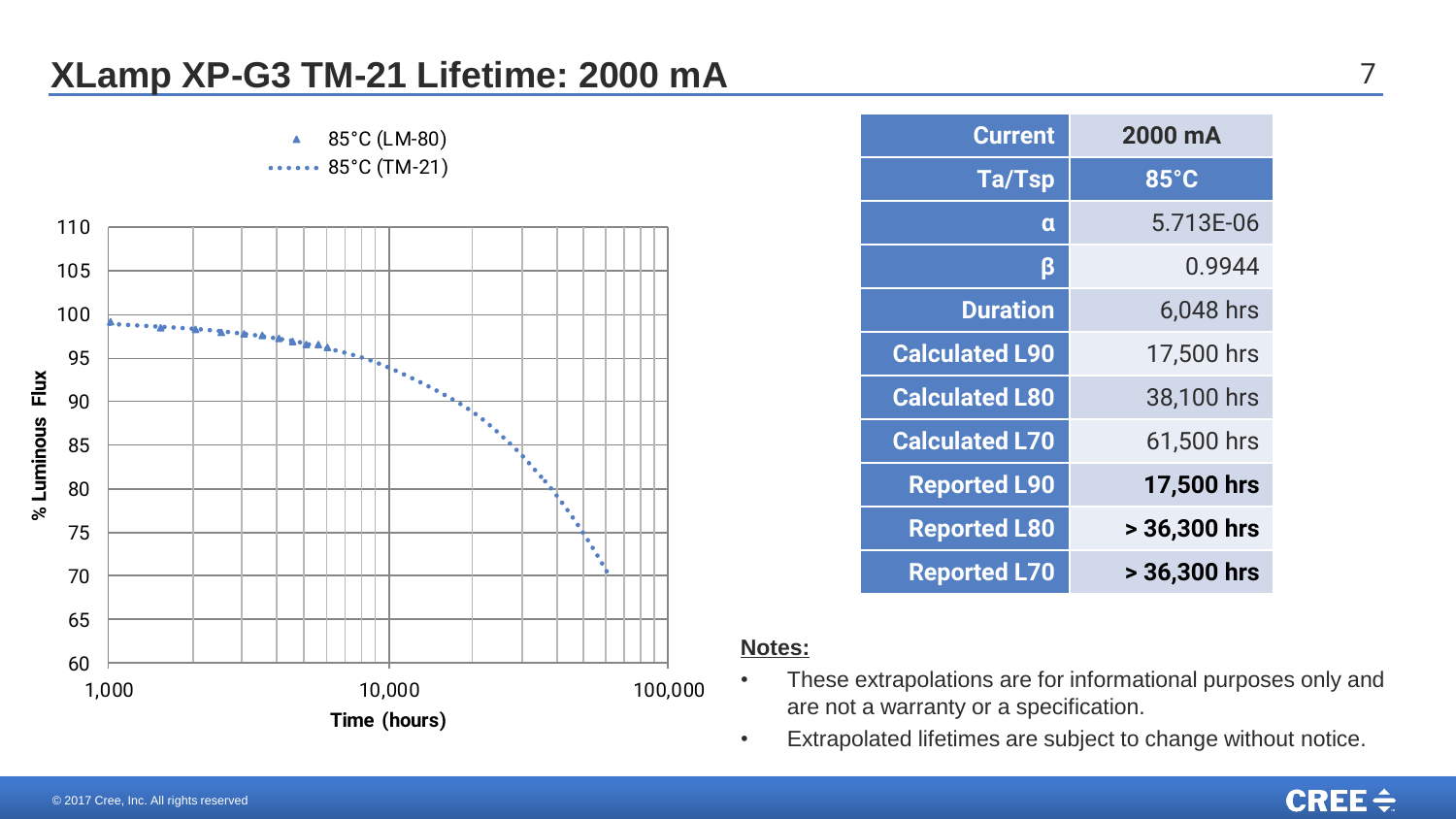### **XLamp XP-G3 LM-80 Color Shift** 8

- XLamp XP-G3 White: If=0.350A, Tsp=120°C XLamp XP-G3 White: If=0.700A, Tsp=85°C
- -ALamp XP-G3 White: If=0.350A, Tsp=85°C - XLamp XP-G3 White: If=0.350A, Tsp=105°C
	-
- XLamp XP-G3 White: If=0.700A, Tsp=105°C  $\rightarrow \times$  XLamp XP-G3 White: If=0.700A, Tsp=120°C



#### **Notes:**

• This data is for informational purposes only and is not a warranty or a specification.